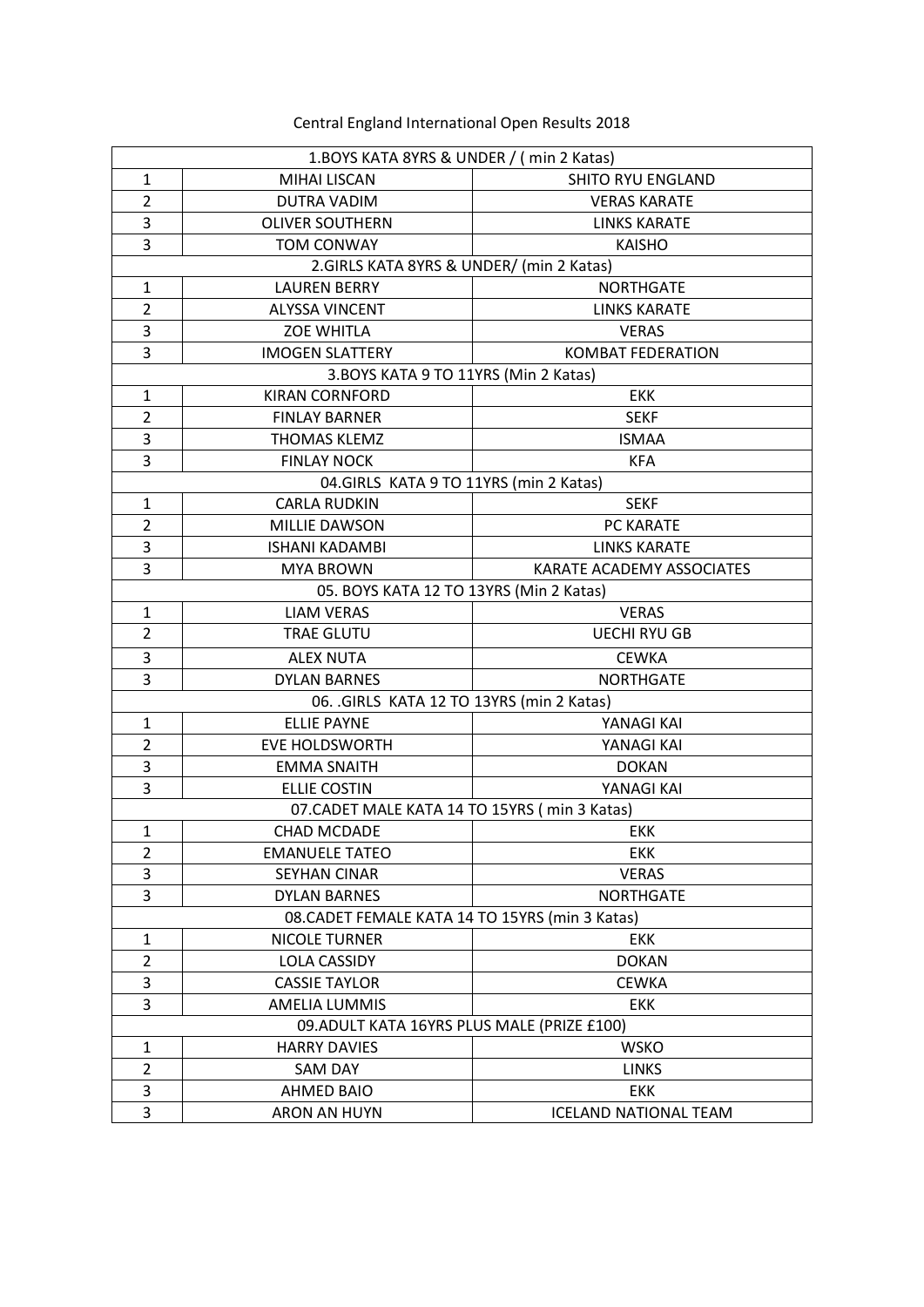| 10. ADULT KATA 16YRS PLUS FEMALE (PRIZE £100) WINNER       |                                               |                              |  |
|------------------------------------------------------------|-----------------------------------------------|------------------------------|--|
| $\mathbf{1}$                                               | <b>NICOLE TURNER</b>                          | <b>EKK</b>                   |  |
| $\overline{2}$                                             | ROYA AKRAMI                                   | <b>CEWKA</b>                 |  |
| 3                                                          | <b>SVANA KATLA PORSTEINS</b>                  | <b>ICELAND NATIONAL TEAM</b> |  |
| 3                                                          | <b>LYDIA BEVAN</b>                            | YANGAI KAI                   |  |
|                                                            | 11.TEAM KATA 9YRS & UNDER MALE or FEMALE      |                              |  |
| $\mathbf{1}$                                               | <b>LINKS KARATE</b>                           | <b>LINKS KARATE</b>          |  |
| $\overline{2}$                                             | <b>CEWKA</b>                                  | <b>CEWKA</b>                 |  |
| 3                                                          | <b>CEK</b>                                    | <b>CEK</b>                   |  |
| 3                                                          |                                               |                              |  |
|                                                            | 12.TEAM KATA 10 TO 13YRS, MALE or FEMALE      |                              |  |
| $\mathbf{1}$                                               | <b>CEWKA</b>                                  | <b>CEWKA</b>                 |  |
| $\overline{2}$                                             | <b>SEKF</b>                                   | <b>SEKF</b>                  |  |
| 3                                                          | <b>DOKAN</b>                                  | <b>DOKAN</b>                 |  |
| 3                                                          | <b>LINKS KARATE</b>                           | <b>LINKS KARATE</b>          |  |
|                                                            | 13. TEAM KATA 14yrs and above MALE OR FEMALE, |                              |  |
| $\mathbf{1}$                                               | YANAGI KAI                                    | YANAGI KAI                   |  |
| $\overline{2}$                                             | <b>DOKAN B</b>                                | <b>DOKAN</b>                 |  |
| 3                                                          | <b>KOMBAT FEDERATION 5</b>                    | <b>KOMBAT FEDERATION</b>     |  |
| 3                                                          | <b>CEWKA</b>                                  | <b>CEWKA</b>                 |  |
|                                                            | 14. PAIRS KATA 9yrs & Under                   |                              |  |
| $\mathbf{1}$                                               | <b>CEWKA</b>                                  | <b>CEWKA</b>                 |  |
| $\overline{2}$                                             | <b>LINKS KARATE</b>                           | <b>LINKS KARATE</b>          |  |
| 3                                                          | <b>CEK</b>                                    | <b>CEK</b>                   |  |
| 3                                                          | <b>CEWKA</b>                                  | <b>CEWKA</b>                 |  |
|                                                            | 15. PAIRS KATA 10 to 13yrs                    |                              |  |
| $\mathbf{1}$                                               | YANAGI KAI                                    | YANAGI KAI                   |  |
| $\overline{2}$                                             | <b>SEKF</b>                                   | <b>SEKF</b>                  |  |
| 3                                                          | <b>SKF</b>                                    | <b>SKF</b>                   |  |
| 3                                                          | SHITO RYU ENGLAND                             | SHITO RYU ENGLAND            |  |
|                                                            | 16. PAIRS KATA 14yrs & above                  |                              |  |
| $\mathbf{1}$                                               | YANAGI KAI                                    | YANAGI KAI                   |  |
| $\overline{2}$                                             | <b>DOKAN</b>                                  | <b>DOKAN</b>                 |  |
| 3                                                          | <b>ISMAA</b>                                  | <b>ISMAA</b>                 |  |
| $\overline{3}$                                             | <b>KOMBAT FEDERATION</b>                      | <b>KOMBAT FEDERATION</b>     |  |
| 17. DISABILITY KATA - PHYSICAL DISABILITY (Male or Female) |                                               |                              |  |
| $\mathbf{1}$                                               | <b>SEAN BARTON</b>                            | <b>WSKO WALES</b>            |  |
| $\overline{2}$                                             | <b>VOID</b>                                   | <b>VOID</b>                  |  |
| 3                                                          | VOID                                          | <b>VOID</b>                  |  |
| 3                                                          | <b>VOID</b>                                   | <b>VOID</b>                  |  |
|                                                            | 18. DISABILITY KATA- LEARNING DIFICULTIES     |                              |  |
| 1                                                          | <b>HARRY ELVES</b>                            | <b>VERAS</b>                 |  |
| $\overline{2}$                                             | <b>SEAN BARTON</b>                            | <b>WSKO WALES</b>            |  |
| 3                                                          | <b>GEORGE LUCIANO GENTLI WALSH</b>            | <b>VERAS</b>                 |  |
| 3                                                          | <b>STUART SMITH</b>                           | <b>WSKO WALES</b>            |  |
| 19. MALE 40YRS & OVER KATA                                 |                                               |                              |  |
| $\mathbf{1}$                                               | TIM HEELEY                                    | <b>KOMBAT</b>                |  |
| $\overline{2}$                                             | <b>VICKY SHUREY</b>                           | <b>ISMAA</b>                 |  |
|                                                            |                                               |                              |  |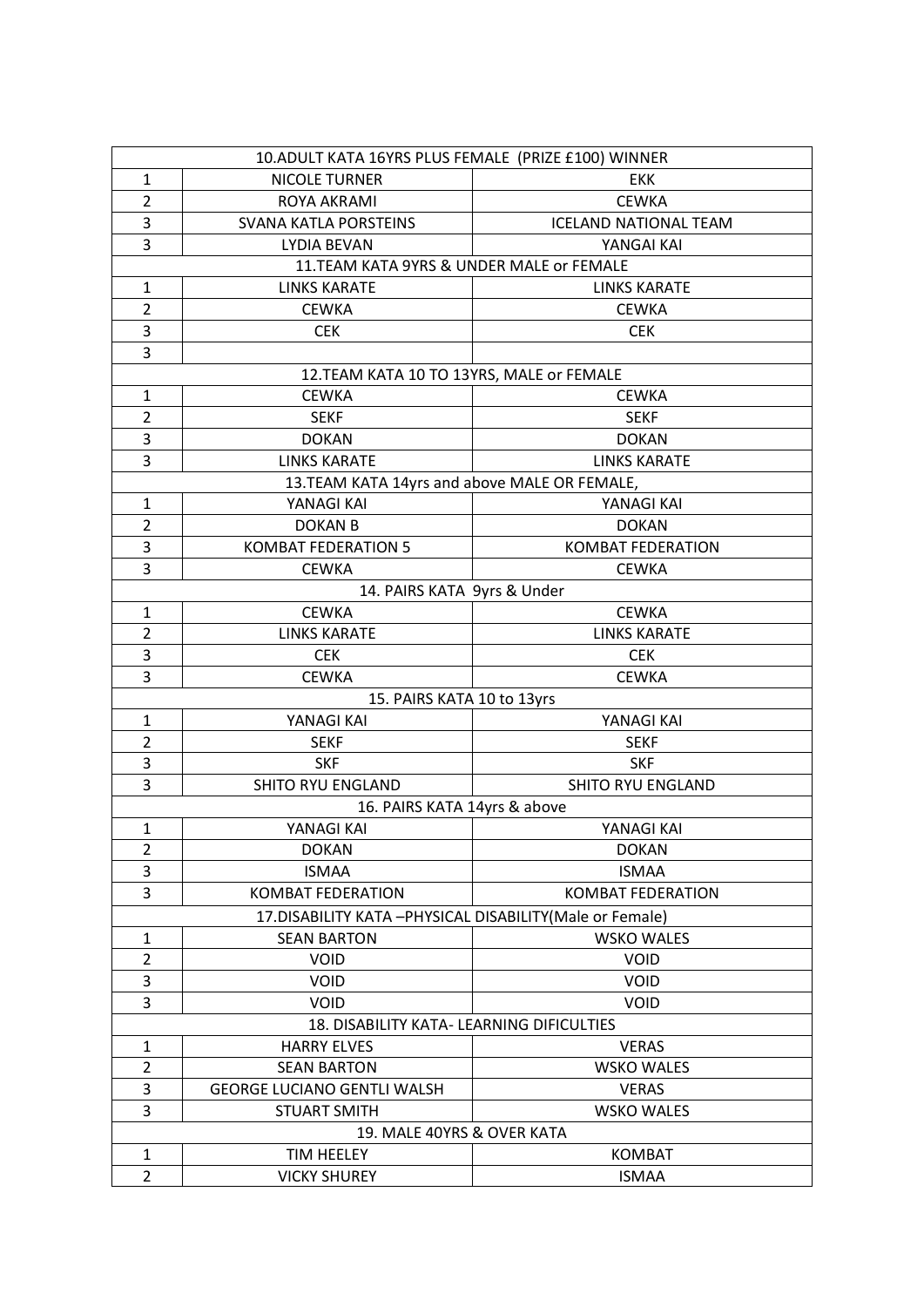| 3                                  | <b>VOID</b>                                   | <b>VOID</b>                 |  |
|------------------------------------|-----------------------------------------------|-----------------------------|--|
| 3                                  | VOID                                          | VOID                        |  |
| 20. FEMALE 40YRS & OVER KATA       |                                               |                             |  |
| $\mathbf{1}$                       | <b>VOID</b>                                   | <b>VOID</b>                 |  |
| $\overline{2}$                     | <b>VOID</b>                                   | <b>VOID</b>                 |  |
| 3                                  | <b>VOID</b>                                   | <b>VOID</b>                 |  |
| 3                                  | <b>VOID</b>                                   | <b>VOID</b>                 |  |
|                                    | 21. PEWEE GIRLS 7YRS AND UNDER                |                             |  |
| $\mathbf{1}$                       | <b>CASSIE DAVIES</b>                          | <b>WELSH BUSHIKAI</b>       |  |
| $\overline{2}$                     | <b>IMOGEN SLATTERY</b>                        | <b>KOMBAT FEDERATION</b>    |  |
| 3                                  | <b>JAYA HILL</b>                              | <b>VERAS</b>                |  |
| 3                                  | <b>MARIA BASAYEV</b>                          | <b>KFA</b>                  |  |
|                                    | 22. PEEWEE BOYS 7YRS & UNDER                  |                             |  |
| $\mathbf{1}$                       | <b>TOMMY JOSHUA</b>                           | <b>WSKO WALES</b>           |  |
| $\overline{2}$                     | <b>ELLIS EVANS</b>                            | <b>WSKO WALES</b>           |  |
| 3                                  | <b>TYLER JOSHUA</b>                           | <b>WSKO WALES</b>           |  |
| 3                                  | <b>CAIAN LEWIS</b>                            | WELSH KARATE DO KWADO KAI   |  |
|                                    | 23. GIRLS 8 & 9YRS OLD UNDER 4'3" (1.295mtr)  |                             |  |
| $\mathbf{1}$                       | <b>ELISSE TALLOWIN</b>                        | LEA VALLEY KARATE ACADEMY   |  |
| $\overline{2}$                     | <b>SHANIA CROOM</b>                           | LEA VALLEY KARATE ACADEMY   |  |
| 3                                  | RAEESSA MUGHAL                                | PC KARATE                   |  |
| 3                                  | <b>MADIE REES</b>                             | WADO KAI KARATE UNION WALES |  |
|                                    | 24. BOYS 8 & 9YRS OLD UNDER 4'3" (1.295mtr)   |                             |  |
| $\mathbf{1}$                       | <b>CHARLIE THOMAS</b>                         | WADO KAI KARATE UNION WALES |  |
| $\overline{2}$                     | <b>SAMI GUETARRI</b>                          | <b>CEK</b>                  |  |
| 3                                  | <b>LEVI CARTER</b>                            | KARATE ACADEMY ASSOCIATES   |  |
| 3                                  | <b>ZAK NEWMAN</b>                             | <b>KAISHO KARATE</b>        |  |
|                                    | 25. GIRLS 8 & 9YRS OLD (4'3" (1.295mtr)&OVER) |                             |  |
| $\mathbf{1}$                       | <b>KENITRA SPARROW</b>                        | <b>WSKO WALES</b>           |  |
| $\overline{2}$                     | <b>BELLA WATSON</b>                           | <b>CEK</b>                  |  |
| 3                                  | <b>MAIA EWING</b>                             | <b>CEK</b>                  |  |
| 3                                  | <b>ZOE WHITLA</b>                             | <b>VERAS</b>                |  |
|                                    | 26. BOYS 8 & 9YRS OLD (4'3" (1.295mtr)& OVER) |                             |  |
| 1                                  | <b>JOHN KELLY</b>                             | <b>CEK</b>                  |  |
| $\overline{2}$                     | <b>LOUIE FAYIK</b>                            | <b>LINKS KARATE</b>         |  |
| 3                                  | <b>ALEX DARNELL</b>                           | <b>LINKS KARATE</b>         |  |
| 3                                  | <b>DAWUD HAIDER</b>                           | <b>CEWKA</b>                |  |
|                                    | 27. GIRLS 10 & 11YRS MINUS 37 KILOS           |                             |  |
| $\mathbf{1}$                       | <b>ISHANI KADAMBI</b>                         | <b>LINKS KARATE</b>         |  |
| $\overline{2}$                     | <b>MILLIE DAWSON</b>                          | PC KARATE                   |  |
| 3                                  | <b>KAELA BARNETT</b>                          | <b>BUDOKAN WALES</b>        |  |
| 3                                  | <b>NEVAEH THOMAS BIRCH</b>                    | <b>VERAS</b>                |  |
| 28. GIRLS 10 & 11YRS 37 KILOS PLUS |                                               |                             |  |
| 1                                  | KEZIA DALEY-BROWN                             | <b>VERAS</b>                |  |
| $\overline{2}$                     | CARLA RUDKIN                                  | <b>SEKF</b>                 |  |
| 3                                  | <b>KENDRA JOHNSON</b>                         | <b>BRISTOL KARATE CLUB</b>  |  |
| 3                                  | <b>AASIYA LEDGISTER</b>                       | <b>KAISHO</b>               |  |
|                                    |                                               |                             |  |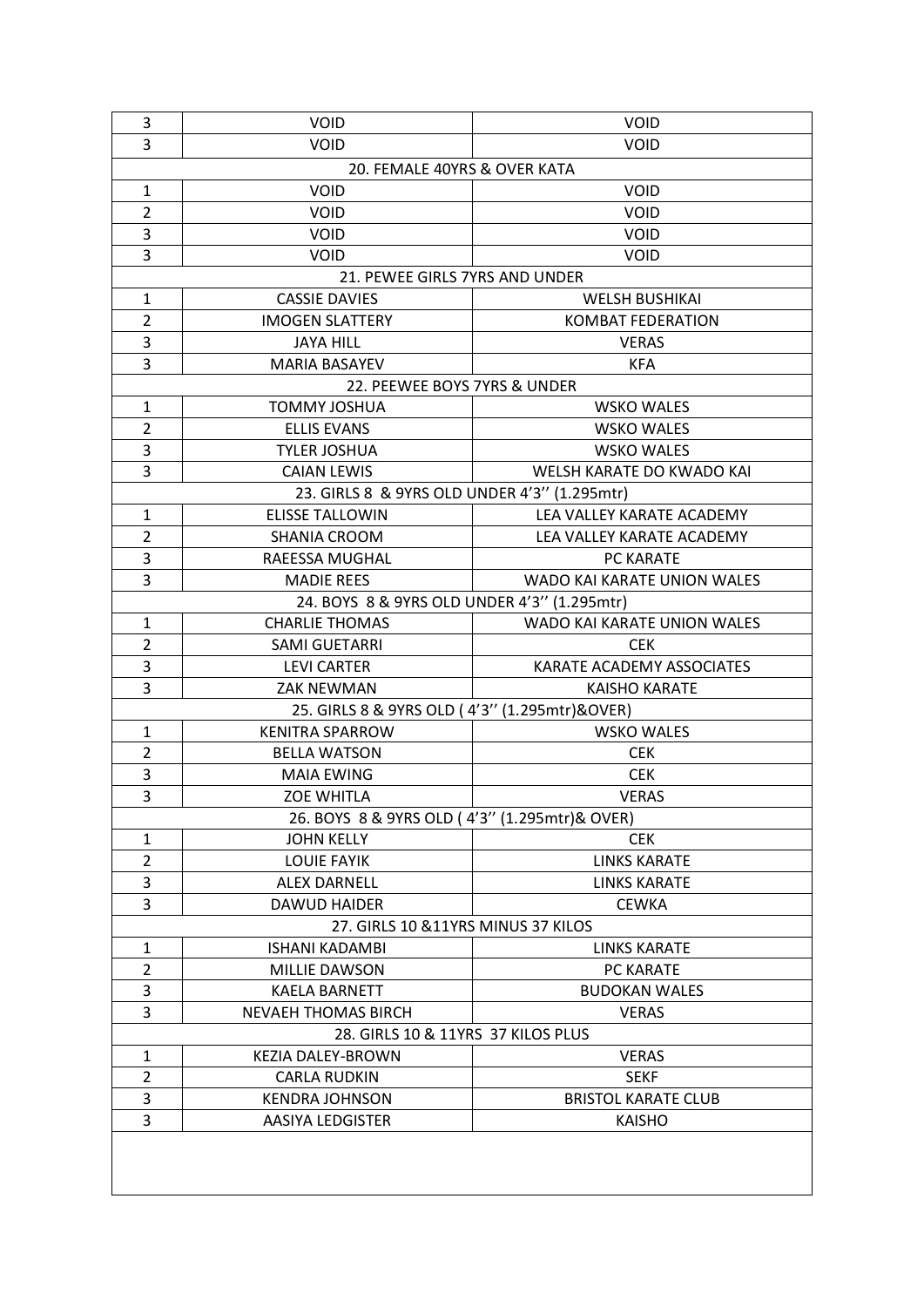| 29. BOYS 10 & 11YRS MINUS 37 KILOS |                     |                   |
|------------------------------------|---------------------|-------------------|
|                                    | <b>LEO BALOCH</b>   | LINKS KARATE      |
|                                    | ROBERT NASTASA      | KAZOKU RENSHINKAI |
|                                    | JACK GENTIL-WALSH   | <b>VERAS</b>      |
|                                    | <b>ISAAC GIBSON</b> | VERAS             |

| 30. BOYS 10 & 11YRS 37 KILOS PLUS |                                     |                              |  |
|-----------------------------------|-------------------------------------|------------------------------|--|
| $\mathbf{1}$                      | <b>LOUKAS HARRISON</b>              | <b>CEK</b>                   |  |
| $\overline{2}$                    | <b>LEWIS BOOTH</b>                  | <b>KAISHO</b>                |  |
| 3                                 | <b>LOGAN WILKINS</b>                | <b>WIKF</b>                  |  |
| 3                                 | <b>NICKY-JAY EVANS</b>              | <b>BUDOKAN WALES</b>         |  |
|                                   | 31. GIRLS 12 & 13YRS MINUS 45 KILOS |                              |  |
| $\mathbf{1}$                      | <b>NIAMH MCGREGOR</b>               | <b>CEK</b>                   |  |
| $\overline{2}$                    | <b>JESSIE BETTS</b>                 | <b>KAISHO</b>                |  |
| 3                                 | <b>RUBY HUNT</b>                    | <b>NORTHGATE</b>             |  |
| 3                                 | <b>LOTTIE BURNHAM</b>               | <b>CEK</b>                   |  |
|                                   | 32. GIRLS 12 & 13YRS 45 KILOS PLUS  |                              |  |
| $\mathbf{1}$                      | <b>KORI FITAL</b>                   | <b>CEK</b>                   |  |
| $\overline{2}$                    | REBECCA MARSHALL                    | <b>LINKS KARATE</b>          |  |
| 3                                 | <b>KATIE HUNNAM</b>                 | <b>DOKAN</b>                 |  |
| 3                                 | <b>VIKTORIA INGOLFSDOTTIR</b>       | <b>ICELAND NATIONAL TEAM</b> |  |
|                                   | 33. BOYS 12 & 13YRS MINUS 45 KILOS  |                              |  |
| 1                                 | <b>CAMERON FURNESS</b>              | <b>CEK</b>                   |  |
| $\overline{2}$                    | <b>SAM EAGLE</b>                    | YANAGI KAI                   |  |
| 3                                 | <b>TRAE GLUTU</b>                   | <b>UECHI RYU GB</b>          |  |
| 3                                 | <b>ELLIOT LOWMAN</b>                | <b>SEKF</b>                  |  |
|                                   | 34. BOYS 12 & 13YRS 45 KILOS PLUS   |                              |  |
| $\mathbf{1}$                      | <b>SAMUAL PHILLIPS</b>              | <b>CEWKA</b>                 |  |
| $\overline{2}$                    | PHARRELL WILSON                     | <b>CEWKA</b>                 |  |
| 3                                 | <b>IESAA LEDGISTER</b>              | <b>KAISHO</b>                |  |
| 3                                 | <b>JAKE STANLEY</b>                 | <b>KAISHO</b>                |  |
|                                   | 35. GIRLS 14 & 15YRS MINUS 54 KILOS |                              |  |
| $\mathbf{1}$                      | <b>CARLY MCNAB</b>                  | <b>CEK</b>                   |  |
| $\overline{2}$                    | <b>LEONA JACK</b>                   | <b>CEK</b>                   |  |
| 3                                 | <b>MEGAN SALISBURY</b>              | <b>UECHI RYU GB</b>          |  |
| 3                                 | <b>BILQEES LEDGISTER</b>            | <b>KAISHO</b>                |  |
|                                   | 36. GIRLS 14 & 15YRS 54 KILOS PLUS  |                              |  |
| $\mathbf{1}$                      | <b>CARYS JONES</b>                  | <b>KAISHO</b>                |  |
| 2                                 | NEVE EWING                          | <b>CEK</b>                   |  |
| 3                                 | <b>ALICE ROBSON</b>                 | THAMES KARATE KAI            |  |
| 3                                 | <b>EVE LAIDLAW</b>                  | <b>CEK</b>                   |  |
|                                   | 37. MALE 14 & 15 YRS MINUS 57 KILOS |                              |  |
| $\mathbf{1}$                      | <b>CONNOR EVANS</b>                 | <b>WSKO</b>                  |  |
| $\overline{2}$                    | <b>CAMERON MENCIA INCE</b>          | <b>UECHI RYU GB</b>          |  |
| 3                                 | <b>OLIVER RUSSELL</b>               | THAMES KARATE KAI            |  |
| 3                                 | <b>RHYS ROWBOTHAM</b>               | <b>WSKO</b>                  |  |
|                                   |                                     |                              |  |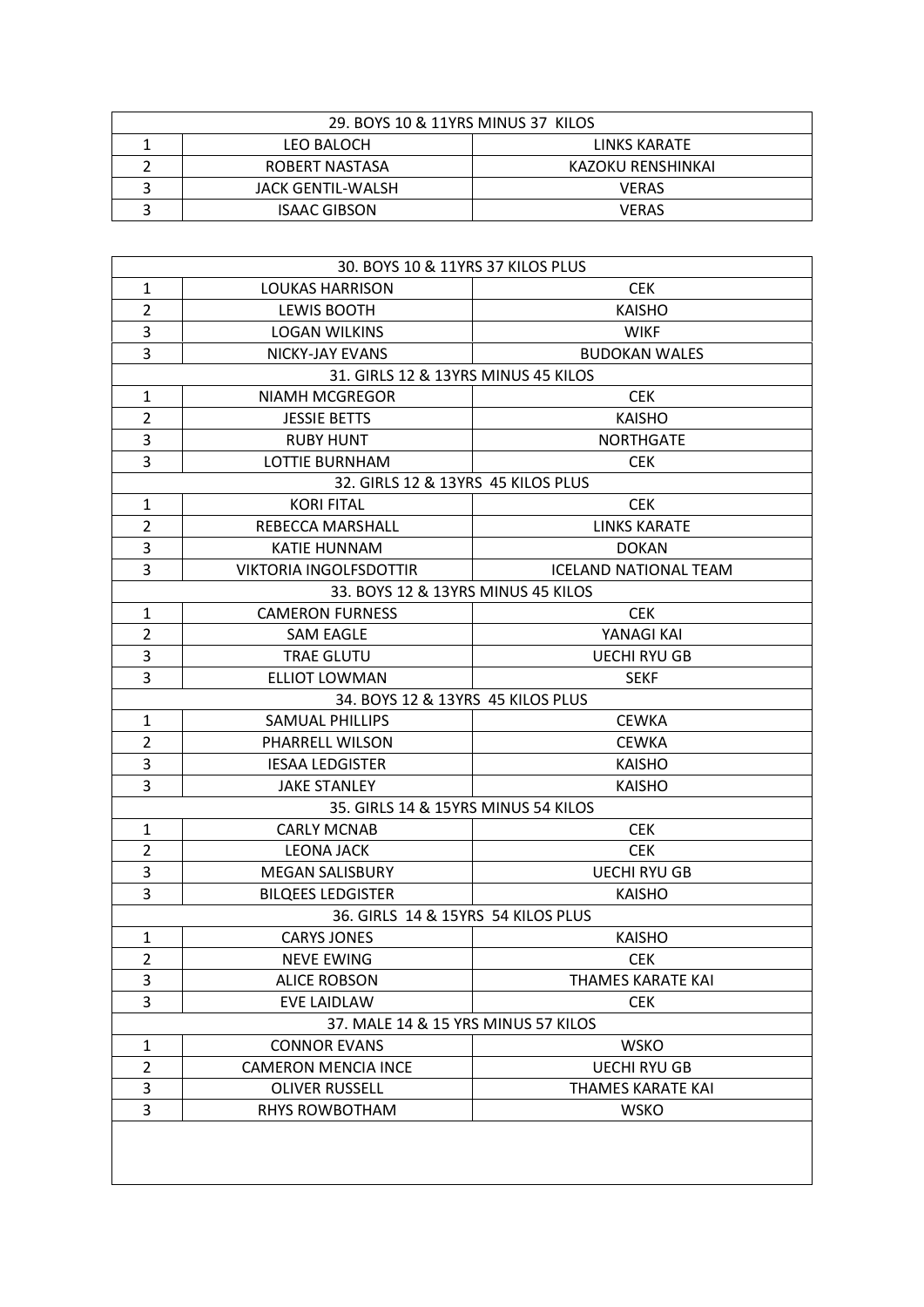| 38. MALE 14 & 15YRS MINUS 63 KILOS |                   |                             |
|------------------------------------|-------------------|-----------------------------|
|                                    | PAJHAN JAFFARI    | CEWKA                       |
|                                    | JAY ROBERTS       | <b>BUDOKAN WALES</b>        |
|                                    | MICHEAL LONIE     | CEK                         |
|                                    | SAMUEL JOSH RAMOS | <b>ICELAND NATIONL TEAM</b> |

| 39. MALE 14 & 15 YRS 63 KILOS PLUS                        |                                                             |                              |  |
|-----------------------------------------------------------|-------------------------------------------------------------|------------------------------|--|
| $\mathbf{1}$                                              | <b>LOUIE BLAKE</b>                                          | AHKMA                        |  |
| $\overline{2}$                                            | <b>JOE HIRD</b>                                             | <b>JKS ENGLAND</b>           |  |
| 3                                                         | <b>IESTYN WILLIAMS</b>                                      | <b>WELSH BUSHI KAI</b>       |  |
| 3                                                         | <b>CALLUM FEENAN</b>                                        | <b>KOMBAT FEDERATION</b>     |  |
|                                                           | 40.FEMALE 16 & 17 YRS MINUS 59 KILOS                        |                              |  |
| $\mathbf{1}$                                              | <b>IVETA IVANOVA</b>                                        | <b>ICELAND NATIONAL TEAM</b> |  |
| $\overline{2}$                                            | <b>NIAMH COSGROVE</b>                                       | <b>KAISHO</b>                |  |
| 3                                                         | <b>MAISIE RAYMOND</b>                                       | <b>LINKS KARATE</b>          |  |
| 3                                                         | <b>ALEX JAMES</b>                                           | <b>KHALSA</b>                |  |
|                                                           | 41. FEMALE 16 & 17 YRS 59 KILOS PLUS                        |                              |  |
| $\mathbf{1}$                                              | <b>LUCY CAIN</b>                                            | <b>CEK</b>                   |  |
| $\overline{2}$                                            | <b>MIA DANIELS</b>                                          | SHUKOKAI KARATE FEDERATION   |  |
| 3                                                         | <b>KATE AZIMA</b>                                           | SHUKOKAI KARATE FEDERATION   |  |
| 3                                                         | <b>LYDIA BEVAN</b>                                          | YANAGI KAI                   |  |
|                                                           | 42. MALE 16 & 17 YRS MINUS 61KILOS                          |                              |  |
| 1                                                         | <b>JED THOMPSON</b>                                         | YANAGI KAI                   |  |
| $\overline{2}$                                            | <b>CAMERON GORDON</b>                                       | <b>CEK</b>                   |  |
| 3                                                         | <b>BRANDON TAYLOR</b>                                       | SHUKOKAI KARATE FEDERATION   |  |
| 3                                                         | <b>ETHAN DAY</b>                                            | <b>LINKS</b>                 |  |
|                                                           | 43. MALE 16 & 17 YRS MINUS 72 KILOS                         |                              |  |
| $\mathbf{1}$                                              | <b>BRANDON WILKINS</b>                                      | <b>WIKF</b>                  |  |
| $\overline{2}$                                            | <b>HOSE AMANNUEK</b>                                        | <b>KAZOKU RENSHIN</b>        |  |
| 3                                                         | <b>MOHSEN HAIDARI</b>                                       | <b>CEWKA</b>                 |  |
| 3                                                         | <b>DANIEL HEWITT</b>                                        | <b>BUDOKAN WALES</b>         |  |
|                                                           | 44. MALE 16 & 17 YRS 72 KILOS PLUS                          |                              |  |
| $\mathbf{1}$                                              | <b>BRODIE MACKAY</b>                                        | <b>CEK</b>                   |  |
| $\overline{2}$                                            | <b>BEN LAIDLAW</b>                                          | <b>CEK</b>                   |  |
| 3                                                         | <b>TOM HOLE</b>                                             | <b>WELSH BUSHI KAI</b>       |  |
| 3                                                         | CALLUM WALSH                                                | WADO KAI KARATE UNION WALES  |  |
|                                                           | 45. FEMALE 18YRS & ABOVE MINUS 61 KILOS (PRIZE £100) WINNER |                              |  |
| $\mathbf{1}$                                              | <b>LAUREN TUTTY</b>                                         | YANAGI KAI                   |  |
| 2                                                         | REBECCA CRAIG                                               | <b>CEK</b>                   |  |
| 3                                                         | <b>CLAIRE LOGAN</b>                                         | <b>CEK</b>                   |  |
| 3                                                         | <b>ASHLEIGH HARRIS</b>                                      | <b>WELSH BUSHI KAI</b>       |  |
| 46. FEMALE 18YRS & ABOVE 61KILOS PLUS (PRIZE £100) WINNER |                                                             |                              |  |
| 1                                                         | ERIKA KORDIZE                                               | <b>TEAM RANKINE</b>          |  |
| $\overline{2}$                                            | REBECCA HOLE                                                | WELSH BUSHI KAI              |  |
| 3                                                         | <b>ABIGAIL GOMES</b>                                        | <b>VERAS</b>                 |  |
| 3                                                         | PATIENCE KAKITE                                             | <b>VERAS</b>                 |  |
|                                                           |                                                             |                              |  |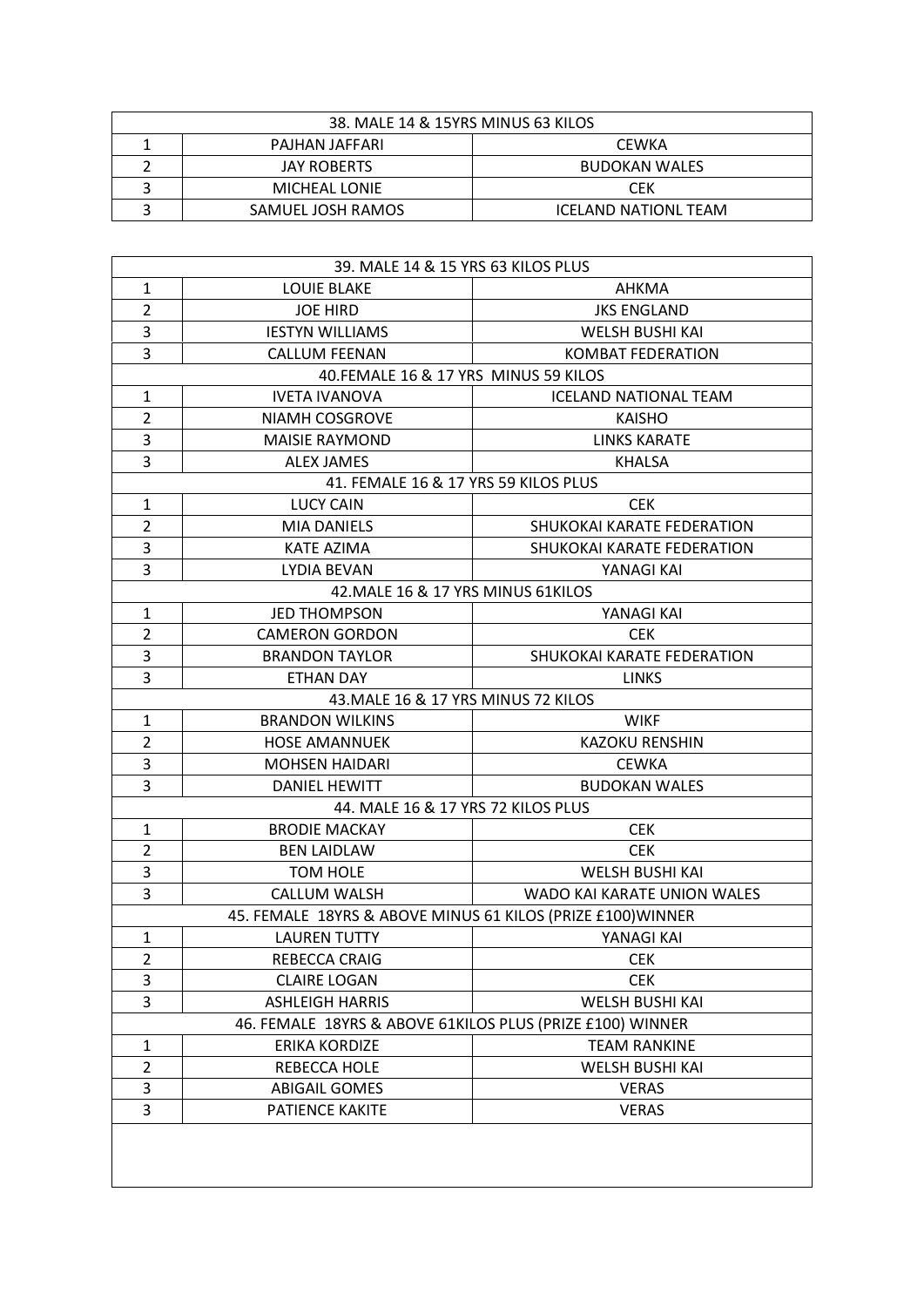| 47. MALE 18YRS & ABOVE MINUS 67 Kilos (PRIZE £100) WINNER |                    |                  |  |
|-----------------------------------------------------------|--------------------|------------------|--|
| MUSA EDWARDS<br>KAISHO                                    |                    |                  |  |
|                                                           | KYLO THOMPSON      | <b>CEK</b>       |  |
|                                                           | JAS DOSANJH        | <b>BLACK SUN</b> |  |
|                                                           | <b>JOBY WILSON</b> | <b>OSTAM</b>     |  |

| 48. MALE 18YRS & ABOVE MINUS 75 Kilos (PRIZE £100) WINNER |                                                           |                              |  |
|-----------------------------------------------------------|-----------------------------------------------------------|------------------------------|--|
| $\mathbf{1}$                                              | <b>MBISE TAKABAWA</b>                                     | <b>TEAM RANKINE</b>          |  |
| $\overline{2}$                                            | <b>AARON JARDINE</b>                                      | <b>CEK</b>                   |  |
| 3                                                         | OLAFUR ENGILBERT ARNASON                                  | <b>ICELAND NATIONAL TEAM</b> |  |
| $\overline{3}$                                            | <b>REMIGIJUS JURGILAITIS</b>                              | <b>JKS ENGLAND</b>           |  |
|                                                           | 49. MALE 18 YRS & ABOVE 75 Kilos PLUS (PRIZE £100) WINNER |                              |  |
|                                                           |                                                           |                              |  |
| $\mathbf{1}$                                              | <b>GREG ANDERSON</b>                                      | <b>CEK</b>                   |  |
| $\overline{2}$                                            | <b>CAMERON DUFF</b>                                       | <b>CEK</b>                   |  |
| 3                                                         | <b>BEN WELCH</b>                                          | <b>BRISTOL KARATE CLUB</b>   |  |
| 3                                                         | <b>CHARLIE BLAKE</b>                                      | <b>ALEX HARTS KAIZEN</b>     |  |
|                                                           | 50. FEMALE 14 TO 15 YEARS OLD open                        |                              |  |
| $\mathbf{1}$                                              | <b>LOLA CASSIDY</b>                                       | <b>DOKAN</b>                 |  |
| $\overline{2}$                                            | <b>NEVE EWING</b>                                         | <b>CEK</b>                   |  |
| 3                                                         | <b>MEGAN SALISBURY</b>                                    | <b>UECHI RYU GB</b>          |  |
| 3                                                         | <b>CARYS JONES</b>                                        | <b>KAISHO</b>                |  |
|                                                           | 51. MALE 14 TO 15 YEARS OLD open                          |                              |  |
| $\mathbf{1}$                                              | <b>JOE HIRD</b>                                           | <b>JKS ENGLAND</b>           |  |
| $\overline{2}$                                            | <b>LUAN VERAS</b>                                         | <b>VERAS</b>                 |  |
| 3                                                         | PAJHAN JAFFARI                                            | <b>CEWKA</b>                 |  |
| 3                                                         | STEPHEN LLYOD                                             | <b>CHKA</b>                  |  |
|                                                           | 52. FEMALE 16 TO 17 YEARS open                            |                              |  |
| $\mathbf{1}$                                              | <b>ABIGAIL GRAY</b>                                       | <b>WIKF</b>                  |  |
| $\overline{2}$                                            | PALWINDER SANGHA                                          | <b>CEWKA</b>                 |  |
| 3                                                         | <b>MIA DANIELS</b>                                        | SHUKOKAI KARATE FEDERATION   |  |
| 3                                                         | <b>LUCY CAIN</b>                                          | <b>CEK</b>                   |  |
|                                                           | 53. MALE 16 TO 17 YEARS open                              |                              |  |
| $\mathbf{1}$                                              | <b>BRANDON WILKINS</b>                                    | <b>WIKF</b>                  |  |
| $\overline{2}$                                            | <b>BRODIE MACKAY</b>                                      | <b>CEK</b>                   |  |
| 3                                                         | <b>CALLUM WALSH</b>                                       | WAD KAI KARATE UNION WALES   |  |
| 3                                                         | <b>JED THOMPSON</b>                                       | YANAGI KAI                   |  |
| 54. FEMALE 18 YEARS & ABOVE open PRIZE £150 WINNER        |                                                           |                              |  |
| 1                                                         | REBECCA CRAIG                                             | <b>CEK</b>                   |  |
| $\overline{2}$                                            | <b>CLAIRE LOGAN</b>                                       | <b>CEK</b>                   |  |
| 3                                                         | <b>ERIKA KORIDZE</b>                                      | <b>TEAM RANKINE</b>          |  |
| 3                                                         | NIRALEE KILSBY                                            | <b>BRISTOL KARATE CLUB</b>   |  |
|                                                           | 55. MALE 18YEARS & ABOVE open PRIZE £150 WINNER           |                              |  |
| 1                                                         | <b>DEVANTE WALTERS</b>                                    | <b>KAZOKU RENSHIN</b>        |  |
| $\overline{2}$                                            | MBISE TAKABAWA                                            | <b>TEAM RANKINE</b>          |  |
| 3                                                         | <b>JOBY WILSON</b>                                        | <b>OSTMA</b>                 |  |
| 3                                                         | <b>REMI JURGILAITIS</b>                                   | <b>KAISHO</b>                |  |
|                                                           |                                                           |                              |  |
|                                                           |                                                           |                              |  |